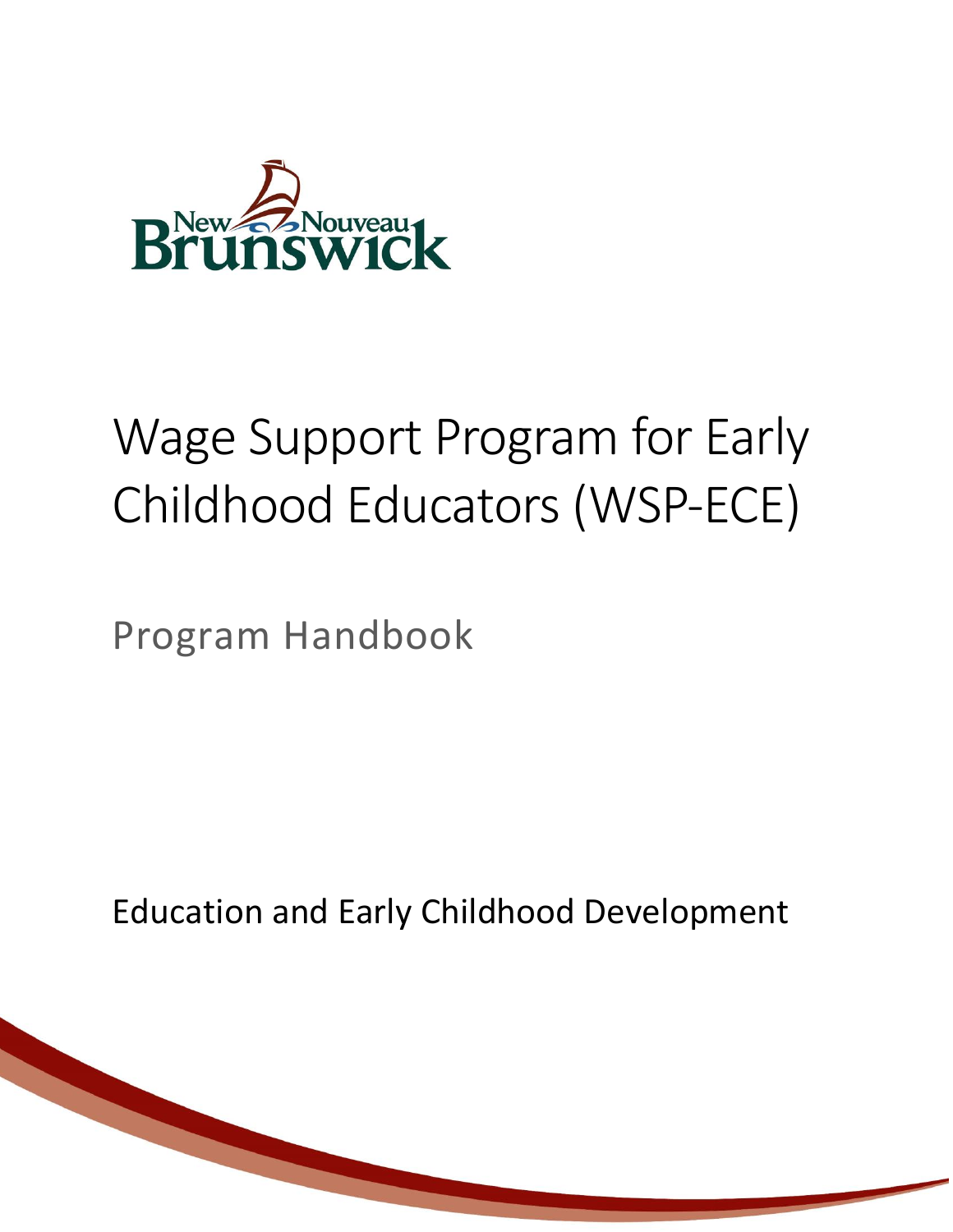## **Contents**

| Introduction                           | 3  |
|----------------------------------------|----|
| Program Eligibility                    | 3  |
| Program Registration                   | 4  |
| <b>Annual Renewal</b>                  | 4  |
| <b>Educator Enrolment</b>              | 4  |
| <b>Training Levels</b>                 | 4  |
| Level 1: \$7.25/hour wage top-up:      | 4  |
| Entry Level: \$3.15/hour wage top-up:  | 5  |
| <b>Conditional Training Levels</b>     | 5  |
| <b>Training Documents</b>              | 7  |
| Program Responsibilities               | 8  |
| Reporting                              | 8  |
| <b>WSP-ECE Funding Statements</b>      | 9  |
| <b>Administrative Funding</b>          | 9  |
| Accountability                         | 10 |
| Closing of an Operation                | 10 |
| <b>WSP-ECE Contact Information</b>     | 10 |
| Appendix 1 - Transition to the WSP-ECE | 11 |
| <b>Transitional Funding</b>            | 11 |
| <b>QIFS Quarterly Adjustments</b>      | 11 |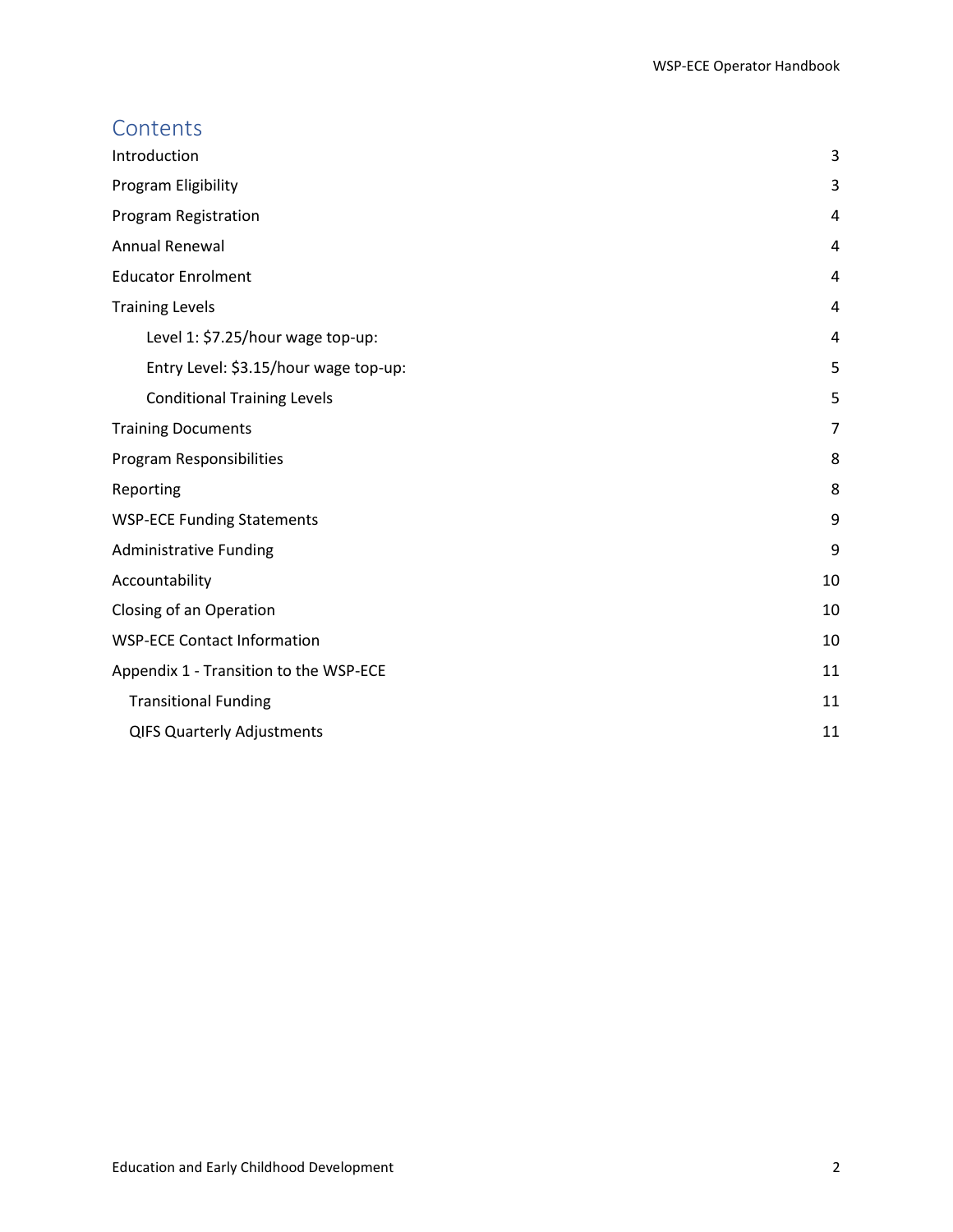## <span id="page-2-0"></span>Introduction

The Wage Support Program for Early Childhood Educators (WSP-ECE) is a wage enhancement program administered by the Department of Education and Early Childhood Development to support Operators of Early Learning and Childcare facilities with the recruitment and retention of trained educators.

The WSP-ECE aims to:

- Recognize Early Learning and Childcare as a profession
- Encourage educators to participate in higher level training
- Provide funding to increase the wages of qualified educators and reduce staff turnover

# <span id="page-2-1"></span>Program Eligibility

All operators of licenced early learning and childcare facilities in New Brunswick will be eligible to register for the WSP-ECE and enrol their qualifying educators. Program eligibility is based on an educator's level of training and qualifications.

| <b>WSP-ECE Program Eligibility</b>                                                                                                                                                                                                                        |                                                                                                           |  |
|-----------------------------------------------------------------------------------------------------------------------------------------------------------------------------------------------------------------------------------------------------------|-----------------------------------------------------------------------------------------------------------|--|
| <b>Eligible for WSP-ECE</b>                                                                                                                                                                                                                               | Not Eligible for WSP-ECE                                                                                  |  |
| <b>Educators</b> who contribute to the child-to-staff<br>ratio and work in an educational capacity                                                                                                                                                        | Owners and shareholders of for-profit facilities                                                          |  |
| Early Learning and Childcare Home Operators                                                                                                                                                                                                               | Child support workers (funded via the Enhanced<br>Support Worker or Developmental Child Care<br>programs) |  |
| Administrators who act as pedagogical leaders<br>(must be recognized as such by EECD and listed as<br>administrator on the licencing documentation)                                                                                                       | <b>Board Members</b>                                                                                      |  |
| Relief Staff who are employed on a short term,<br>temporary, or on-call basis, who is replacing the<br>hours of an educator who cannot be present due<br>to an authorized short or defined period of time<br>such as, sick leave, appointments, vacation. | Volunteer                                                                                                 |  |
| Relief Staff working with preschool age children<br>for 10+ days/month (or 88+ hrs/month) are<br>required to complete Entry Level training<br>requirement to qualify for WSP-ECE.                                                                         |                                                                                                           |  |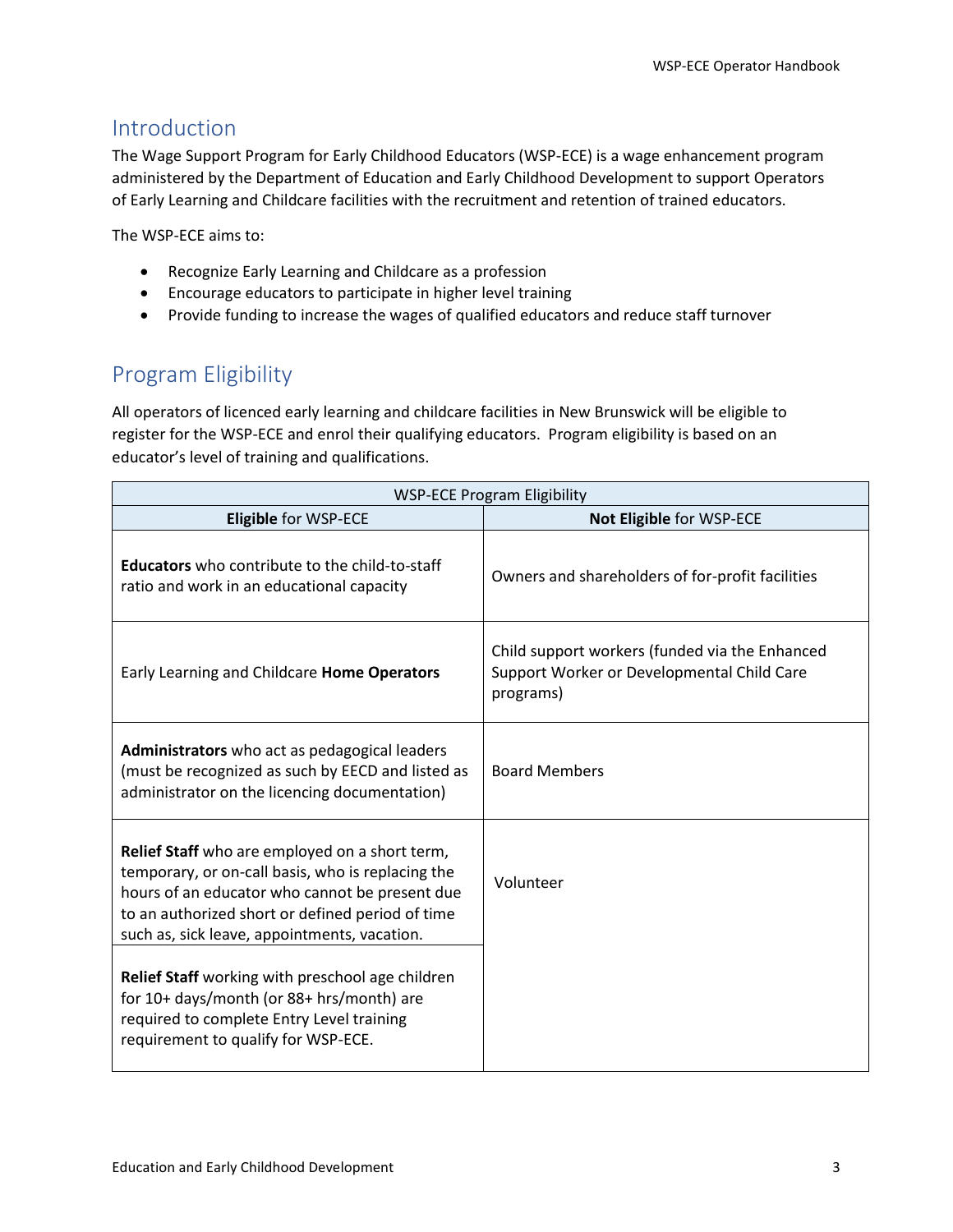# <span id="page-3-0"></span>Program Registration

The WSP-ECE is administered through the Operator Portal. To register, operators must first login to the Operator Portal and consent to the Terms and Conditions for the WSP-ECE.

Once your facilities are enrolled in the program you will have the ability to:

- Enrol your qualifying educators
- Report the actual hours worked by all eligible employees on a monthly basis
- Review funding statements
- Renew program registration annually

## **Please refer to the Operator Portal User Guide for more information.**

## <span id="page-3-1"></span>Annual Renewal

Operators will be required to renew their registration for the WSP-ECE annually prior to April 1<sup>st</sup>. In early March each year, operators will receive a reminder notification via the Operator Portal to review and accept the Terms and Conditions for the program.

**NOTE:** To ensure payment, and avoid any gaps in funding, the renewal process must be completed prior to April 1 each year.

# <span id="page-3-2"></span>Educator Enrolment

Operators are required to enrol all qualifying educators through the Operator Portal. Program enrolment for educators is a one-time occurrence.

Changes to an educator's enrolment details or re-activation of an educator previously enrolled in the program can be made via the Operator Portal.

Educators previously enrolled in the WSP-ECE program who have an existing Educator Profile, do not require an operator to go through the full enrolment process. The educator's information will be accessible via the Operator portal. **For more information please refer to the Operator Portal User guide.**

Educators will begin to receive the wage top-up after their enrolment has been approved. This means that you cannot claim hours worked for funding periods prior to the month of approval.

Only educators working at facilities registered for the WSP-ECE will qualify for funding.

## <span id="page-3-3"></span>Training Levels

<span id="page-3-4"></span>Level 1: \$7.25/hour wage top-up:

- Certificate or Diploma in Early Childhood Education
- Related degree in Education or Early Childhood Development
- Unrelated degree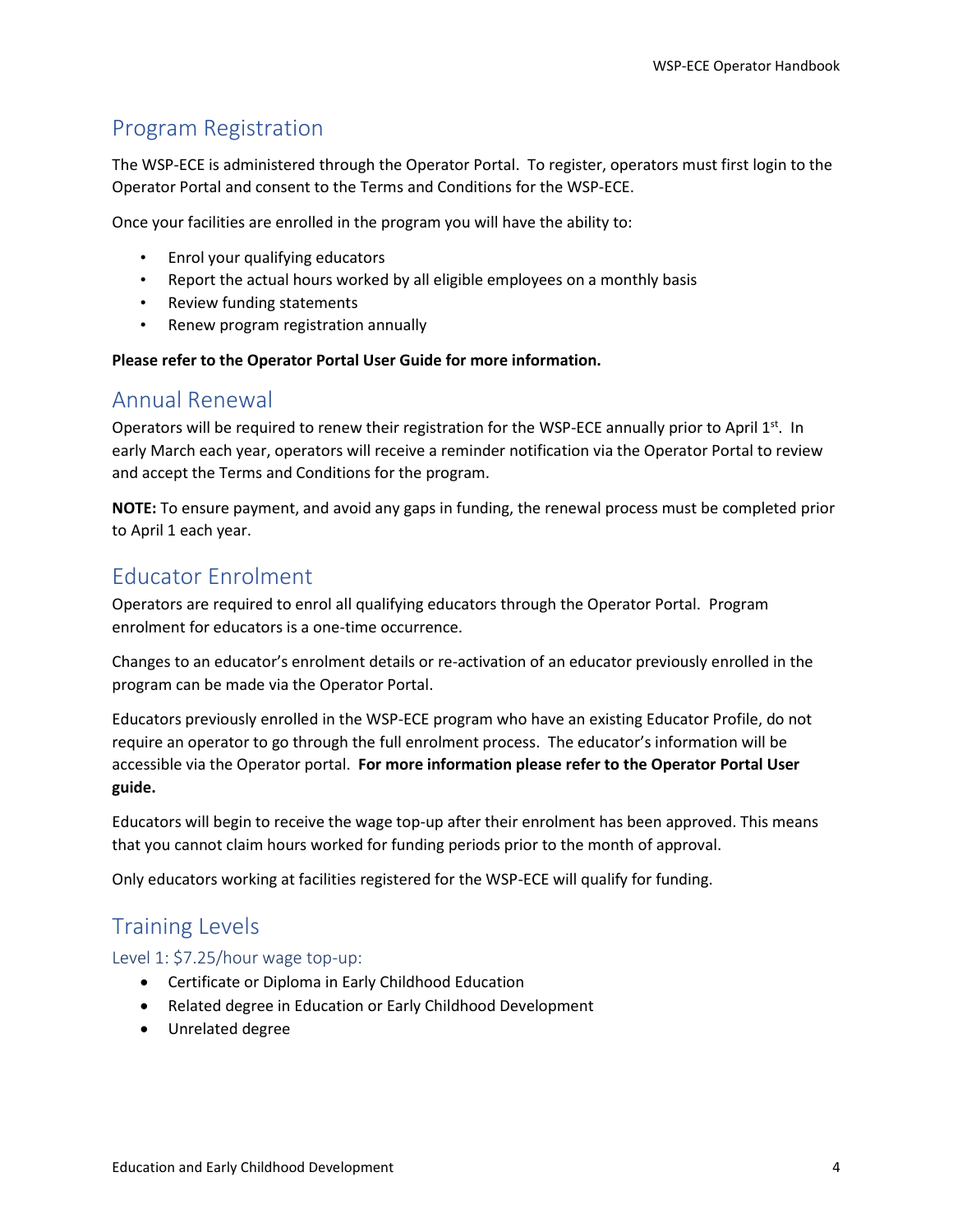## <span id="page-4-0"></span>Entry Level: \$3.15/hour wage top-up:

- Introduction to Early Childhood Education (90 hours)
- School Age Educators (untrained)
- Relief Staff (untrained)

Mandatory training requirement under both Level 1 and Entry levels:

- New Brunswick Curriculum Framework for Early Learning and Childcare, OR
- Curriculum éducatif des Services de garde francophones du Nouveau-Brunswick

*Note: School Age educators are exempt from curriculum training. Coursework specific to School Age Educators is in development and will become requirement once available.*

## <span id="page-4-1"></span>Conditional Training Levels

• Educators currently enrolled in the Quality Improvement Funding Support (QIFS) program as of June 1st, 2021 who do not meet the minimum training requirement will be conditionally approved until June 30<sup>th</sup>, 2022 to provide time to complete the training requirements to remain in the program. Proof of registration or enrolment in the Introduction to Early Childhood Education online course will be required at the time of enrolment into the WSP-ECE.

#### **Untrained Educators Not Enrolled in a Post-Secondary Early Childhood Education (ECE) Program**

The following steps will be required for all untrained educators not enrolled in a post-secondary ECE program to enrol in the WSP-ECE, including both new educators and those currently enrolled in the Quality Improvement Funding Support (QIFS) program:

- Operators must register all untrained educators for the Introduction to Early Childhood Education online course upon employment.
- Operators will receive a confirmation e-mail that the educator is registered for the online course, as well as the start date.
- Operators will enrol the educator into the WSP-ECE, uploading the confirmation e-mail as proof of registration. Educators will be conditionally approved for the WSP-ECE at the entry level rate of \$3.15/hr until they start the course.
- Once the Introduction to Early Childhood Education online course starts, the operator will receive a confirmation e-mail of enrolment and will upload it into the Operator Portal so the educator can remain in the WSP-ECE. The educator will be conditionally approved for a period 6 months. This will provide time for the educator to complete the online training.
- Once the educator has completed the course, the operator will receive an e-mail confirmation of completion and will upload it to the Operator Portal so that the educator can be permanently enrolled in the WSP-ECE.
- The educator will receive their certificate of completion within approx. 30 days and must provide it to the operator to upload into the Operator Portal.

*NOTE: If the educator withdraws from the course or doesn't complete the required online course, the WSP-ECE funding will end immediately. The educator will be able to register again but will only receive the WSP-ECE funding upon receiving the completion certificate.*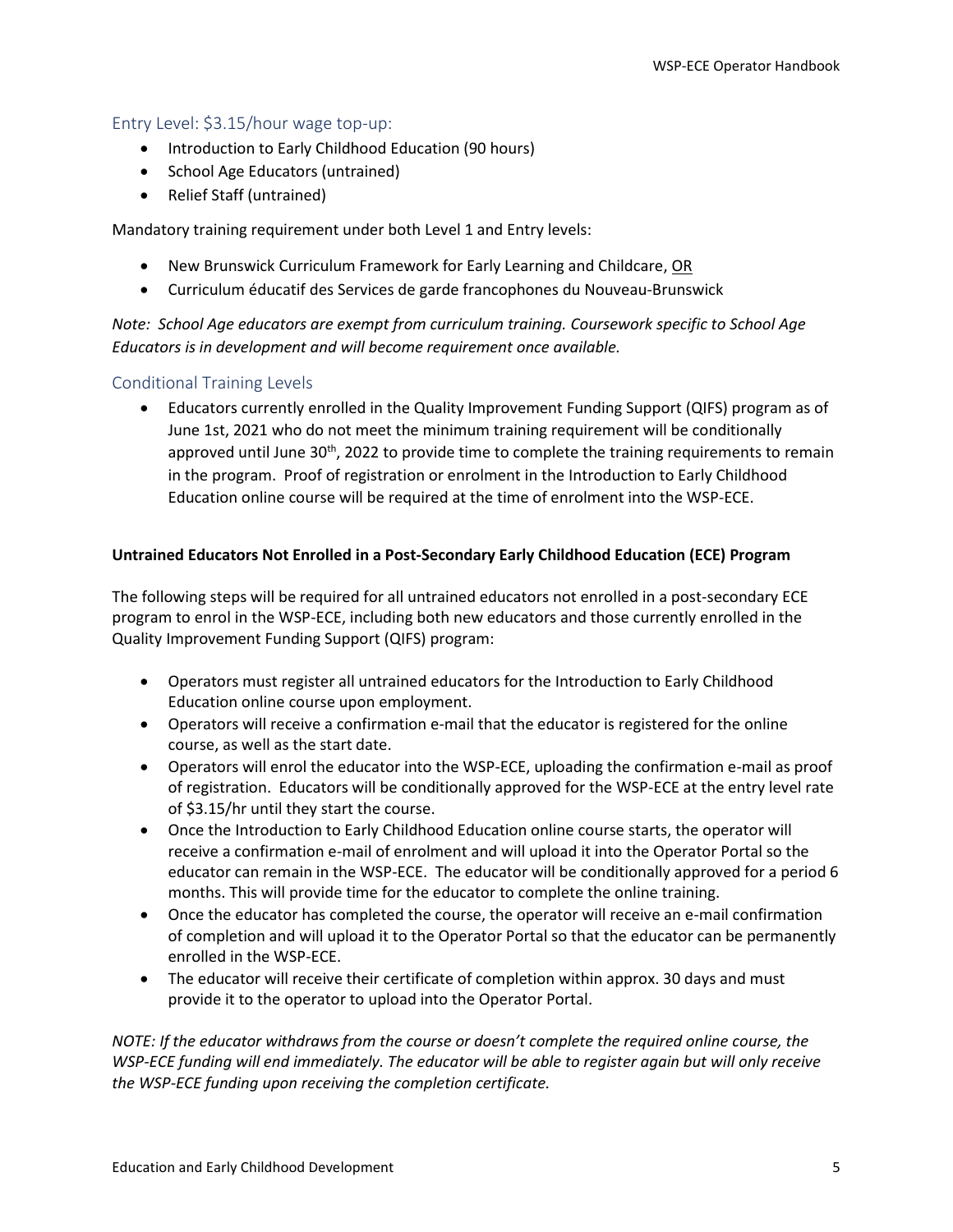#### **Educators Enrolled in a Post-Secondary ECE Program**

For educators that are currently enrolled in the QIFS program and also enrolled in the one year or twoyear ECE program in a post-secondary institution, the following will be required for conditional enrolment into the WSP-ECE:

- Operators must be required to provide proof of registration for educators who are currently enrolled in a recognized ECE course. The educator will be conditionally enrolled at the entry level rate of \$3.15/hr until June 30, 2022.
- If the educator isn't expected to complete their ECE training by June 30, 2022, documentation attesting to progress (such as completion of course credits, transcripts, etc) will be required to apply for a conditional extension of 6 months.
- Upon course completion, operators must submit a copy of the ECE Certificate or Diploma to permanently register the educator at the WSP-ECE Level 1 funding amount of \$7.25/hr.

*NOTE: If the educator withdraws from the course or does not demonstrate progress in the completion of their ECE certificate/diploma, their WSP-ECE funding will end immediately. To continue to receive conditional entry level funding, the educator must register and complete the Introduction to Early Childhood Education online course.* 

#### **Untrained School Age Only Educators**

Untrained educators who work exclusively with school age children will receive WSP-ECE at the entry level top up amount. Specific training for this group of educators is in development.

## **Relief Staff**

Untrained Relief Staff will be eligible for the WSP-ECE at the entry level wage top up, provided that their employment meets the following criteria:

- A relief educator is a person employed on a short term, temporary, or on-call basis, who is replacing the hours of an educator who cannot be present due to an authorized short or defined period of time such as, sick leave, appointments, or vacation.
- Relief Staff working with preschool age children for 10 days or more per month (for a maximum of 88 hours per month) are required to complete the Introduction to Early Childhood Course in order to maintain the Entry Level wage enhancement.

*Note: Participation in the Introduction to Early Childhood Education Online course is encouraged for all untrained relief staff.*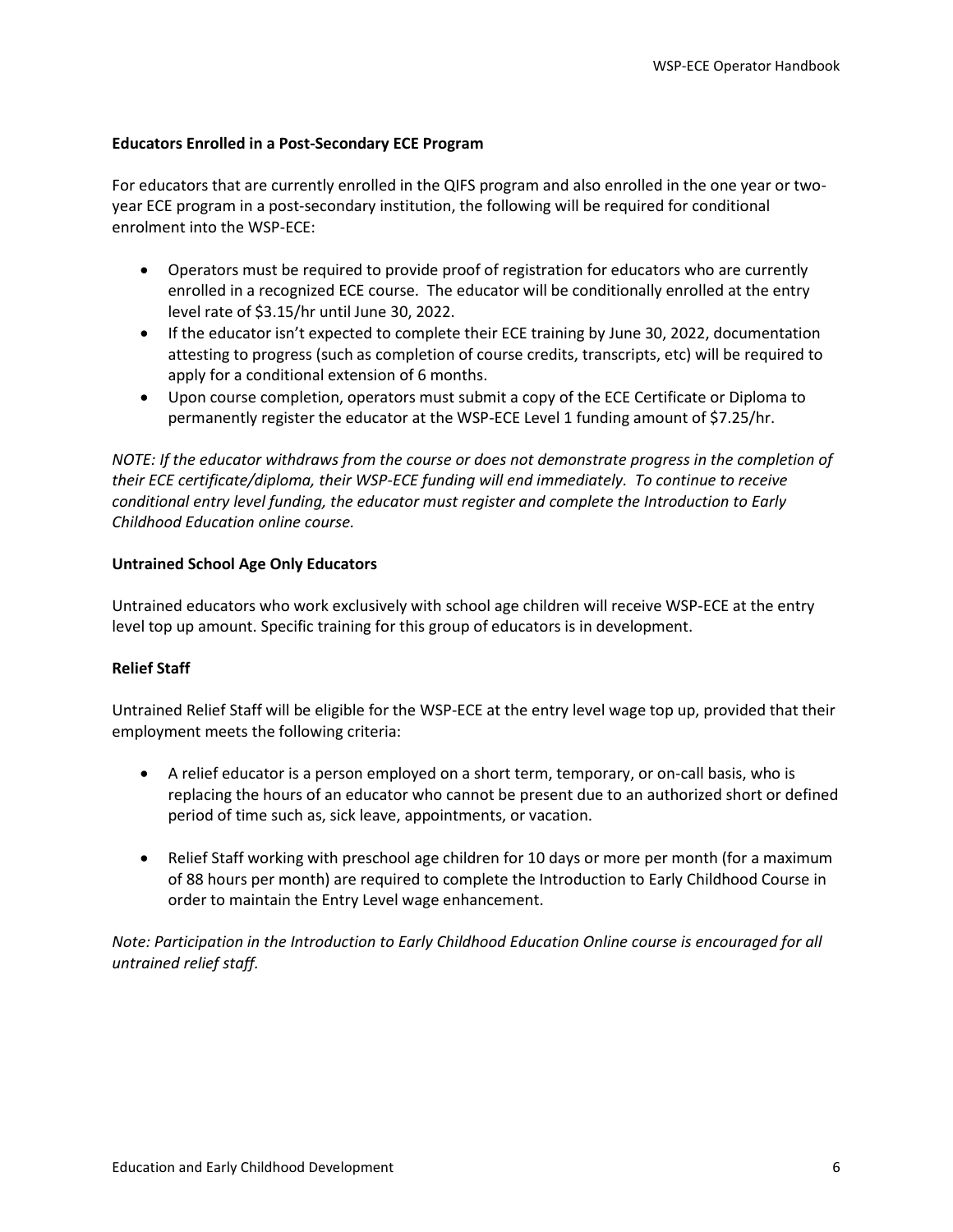## <span id="page-6-0"></span>Training Documents

ECE certificates and diplomas completed **in or after June 2009,** at the following New Brunswick postsecondary institutions included curriculum training as part of their ECE course:

- o NBCC
- o CCNB
- o Academy of Learning
- o Atlantic Business College (ABC)
- o Oulton College
- o The union of New Brunswick Indian Training Institute
- o Horizon College (closed September 2009)
- Untrained School Age Educators who work exclusively with School Age children qualify for Entry Level until specific training becomes available.
- School Age educators are exempt from curriculum training (30-hour training).
- A combination of training equivalency for the 90 hours course, such as 60 hours course + 30 hours curriculum training, is accepted.
- All qualifying training documents must be issued from a recognized Canadian Post-Secondary institution.
- International credentials must be accompanied by an International assessment of credentials provided by a recognized assessment agency. The following website has a list of recognized agencies: [www.CICIC.ca](http://www.cicic.ca/)
- The WSP-ECE is not responsible for the expense incurred in obtaining the International Assessment of credentials and does not guaranty enrolment in WSP-ECE program should assessment not provide proof that program eligibility criteria are met.
- The WSP-ECE program funding levels are determined based on proof of completion documents, such as certificates, diplomas and degrees, or official copies of these documents if the original document cannot be provided. Transcripts, certification from other jurisdictions and letters of course completion cannot be used as substitution for these required documents.
- The documents must be submitted electronically through the Operator Portal.
	- $\circ$  Documents must be good quality, legible, and all four corners of the document must be visible.
	- o Each documents must be submitted in its entirety (all pages included).
	- $\circ$  One digital upload per document (documents cannot be combined in one upload)
	- $\circ$  EECD reserves the right to request new documents if those presented are deemed of poor integrity or quality.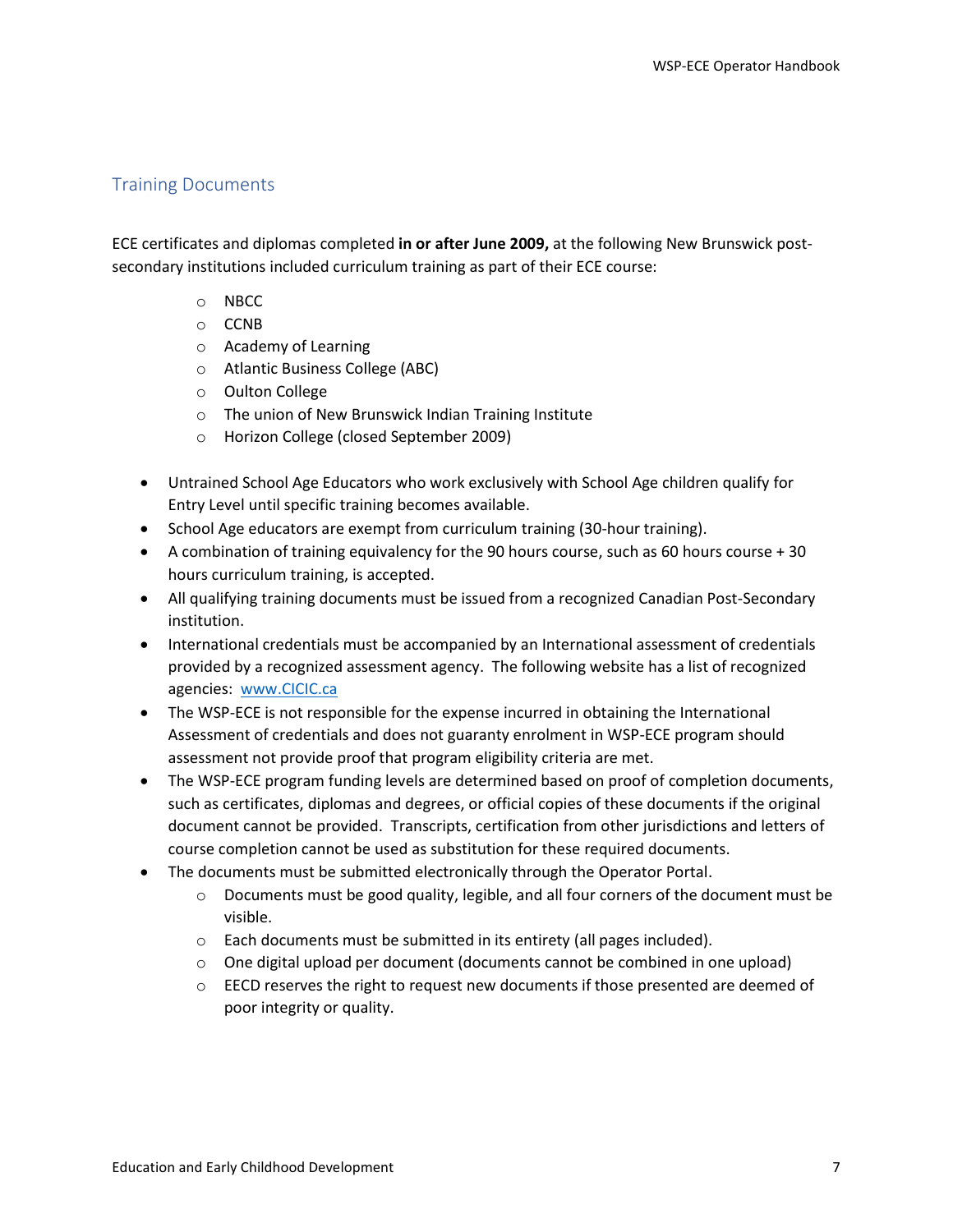# <span id="page-7-0"></span>Program Responsibilities:

- Educators who enter the workforce after June  $30<sup>th</sup>$ , 2021 are required to meet the minimum training requirements to be eligible for the program or provide proof of registration to obtain the minimum requirements. (This excludes educators working exclusively with School age children and Relief Staff).
- Educators are not eligible for hours worked outside of the eligibility criteria (For example: performing tasks outside of the child-to-staff ratio or in a non-educational capacity)
- Qualified educators who leave or are terminated are entitled to any wage top up earned for all hours worked, including severance pay, if eligible under the Employment Standards Act.
- The WSP-ECE funding must be provided over and above an educator's base salary and cannot be used to meet the New Brunswick minimum wage threshold.
- Operators must distribute the WSP-ECE funding to all qualified educators as an hourly wage increase and NOT as a bonus or lump sum payment.
- The funding cannot be used to replace an educator's mandatory increases due to minimum wage increases.
- Base salary can be no less than the absolute base salary prescribed under the Employment Standard Act, which, as of April 1, 2021, is \$11.75 per hour.
- Home Operators cannot claim hours for any period of time when the only children attending their facility are their own children.

# <span id="page-7-1"></span>Reporting

The WSP-ECE will provide funding based on actual hours worked as reported in the Operator Portal. Operators are responsible to report actual hours worked after the month is ended.

The following guidelines will apply:

- The regular reporting period will be open during the first 7 calendar days of the month, ending at midnight on the 7<sup>th</sup> day for operators to report the actual hours work for the previous month. This will ensure payment in a timely manner.
- A late submission reporting period will be open during the next 7 calendar days, ending at midnight on the  $14<sup>th</sup>$  day of the month to be processed as a late payment.
- After the late submission period, reporting for the previous month will close.
- Hours submitted by Operators can only be applied to the educators who have been approved in the WSP-ECE during the month for which hours are being reported.

**Note**: Once the Reporting period is closed you are no longer able to report hours for that period and WSP-ECE will not process any claims for closed funding periods.

Operators must:

- Only submit actual hours worked for the current month of reporting, not estimated hours.
- Only submit hours worked for educators who were active during the month being reported for.
- When an employee works as an educator for part of the time, but otherwise has other tasks that do not qualify for WSP-ECE, you can only claim the hours worked performing educator duties (meeting child to staff ratio).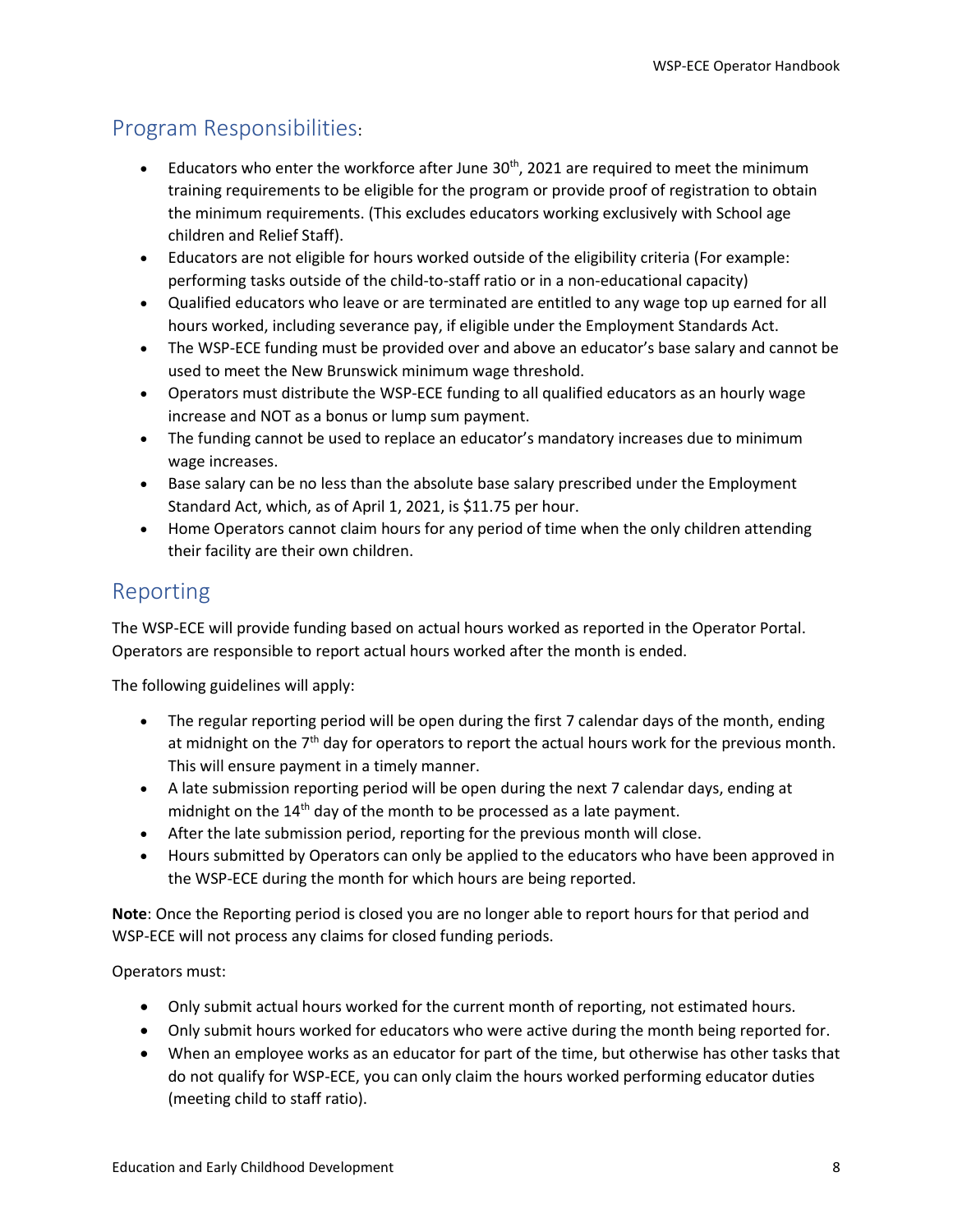- Claim hours for paid public holidays, as stipulated in the New Brunswick Employment Standards: [https://www2.gnb.ca/content/dam/gnb/Departments/petl](https://www2.gnb.ca/content/dam/gnb/Departments/petl-epft/PDF/es/FactSheets/PublicHolidaysVacation.pdf)[epft/PDF/es/FactSheets/PublicHolidaysVacation.pdf](https://www2.gnb.ca/content/dam/gnb/Departments/petl-epft/PDF/es/FactSheets/PublicHolidaysVacation.pdf)
- Claim hours worked for individual educators working at full-time facilities to a maximum of 44 hours per week as stipulated in the New Brunswick Employment Standards. Any hours worked above the regular allowable work week is at the discretion of the operator and does not qualify for WSP-ECE funds.
- Claim hours worked for individual educators working exclusively at school age programs to a maximum of 30 hours per week.
- Claim hours worked to a maximum of 44 hours per week for Individual educators who share their time working under 2 or more facilities under one ownership if one of those facilities offers full-time care provided the educator meets minimum training eligibility.
- Claim hours worked to a maximum of 44 hours per week for individual educators working exclusively at school age programs during the summer break (end of June to End of August) if those facilities are approved for full-day operation during the summer months.

Operators must not claim hours for an educator's paid vacations or leaves as these are included in the 14% administrative funding provided for your essential Employer contributions (see Administrative funding section for more information).

## <span id="page-8-0"></span>WSP-ECE Funding Statements

Operators will have the ability to review monthly funding statements for previous and current months via the Operator Portal.

Funding Statement will provide the following information:

- A list of educators enrolled in the program
- Approved funding level for each educator
- Total number of hours reported for each educator
- Adjustments amounts and reasons
- Administrative funds provided (14%)
- Total payment amount

Educators will also be able to view their personal funding statements and payment history for current and past periods via the Educator Portal.

## <span id="page-8-1"></span>Administrative Funding

The department of Education and Early Childhood Development (EECD) includes 14% of the total WSP-ECE funding amount to account for an operator's administrative responsibilities associated with the wage top-up. This funding is provided to cover all mandatory employer contributions for legislated benefits; as noted below:

- Employment Insurance (E.I.)
- Canada Pension Plan (C.P.P.)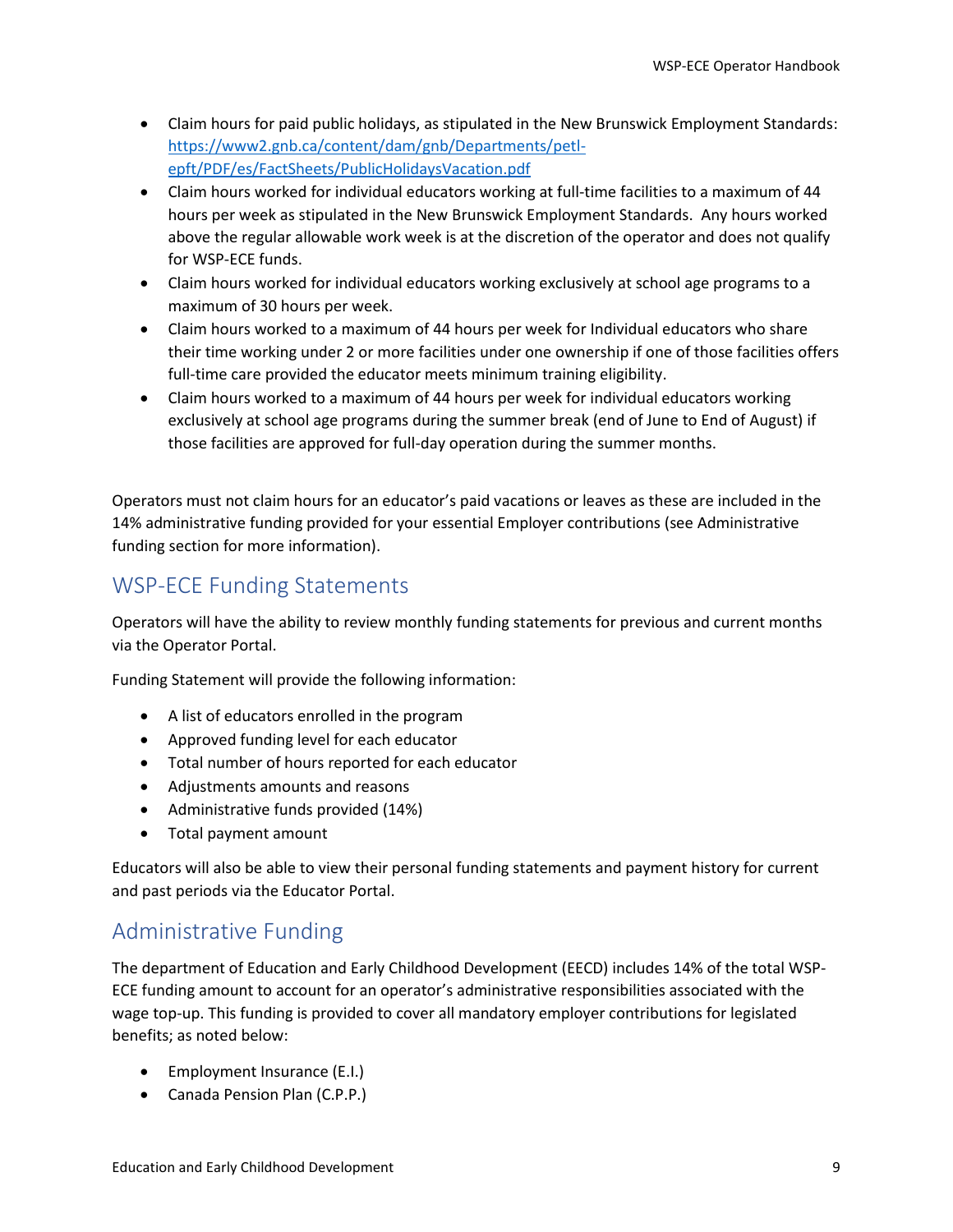- 4% or 6% for Vacation Pay
- Workplace Health, Safety and Compensation Commission (WHSCC).

## <span id="page-9-0"></span>Accountability

Operators are accountable for all the funding provided as part of the WSP-ECE. As such, EECD reserves the right to audit the financial operations of an operator at any time to ensure that funds provided from the program are spent in accordance with the instructions outlined in this guide.

By agreeing to the terms and conditions of WSP-ECE, operators agree to participate and make records available in the event of any auditing of funding provided by WSP-ECE. If facilities do not cooperate, EECD may withhold or discontinue WSP-ECE funding. Funding not distributed in accordance with program criteria must be reimbursed when requested by EECD.

For accountability purposes, each Operators must have access to:

- Detailed financial records. (Bookkeeping, financial statements, bank records, etc.)
- Financial records must be filed separately by funding year. In accordance with Canada Revenue Agency requirements, maintain seven (7) years of records.

All operators have a responsibility to report to EECD any and all monies owed to the Receiver General of Canada Revenue Agency. The funds provided are not intended to relieve tax debt incurred by the operator but are also not safeguarded from Federal Revenue Agency garnish. Should WSP-ECE funding provided be impacted by a Federal Revenue Agency garnish, the operator is responsible to provide the portion of funding owed to educators in lieu of WSP-ECE.

# <span id="page-9-1"></span>Closing of an Operation

Upon closing all operations, incorporating under a new name, or selling all ELC licences under one operator, the operator will be able to request funding for hours completed during the last period of operations. The maximum total hours claimed will be pro-rated to the date of closure and cannot exceed the maximum allowable hours as prescribed under the Employment Standards Act.

When only some of the licences attached under an operator are being closed or sold, operators can claim hours for educators who are attached exclusively to those facilities for the last period of operation.

When an educator working at a closed facility is transferred to another "active" licence under the same ownership, the facility information under which the educator is actively working will need to be updated in the educator profile to allow the educator to continue qualifying for the WSP-ECE.

# <span id="page-9-2"></span>WSP-ECE Contact Information

For further information, please contact the Department of Education and Early Childhood Development:

- By phone at: 1-866-727-7437 (toll-free)
- By e-mail at: [WSPECE-PSSPEG@gnb.ca](mailto:WSPECE-PSSPEG@gnb.ca)